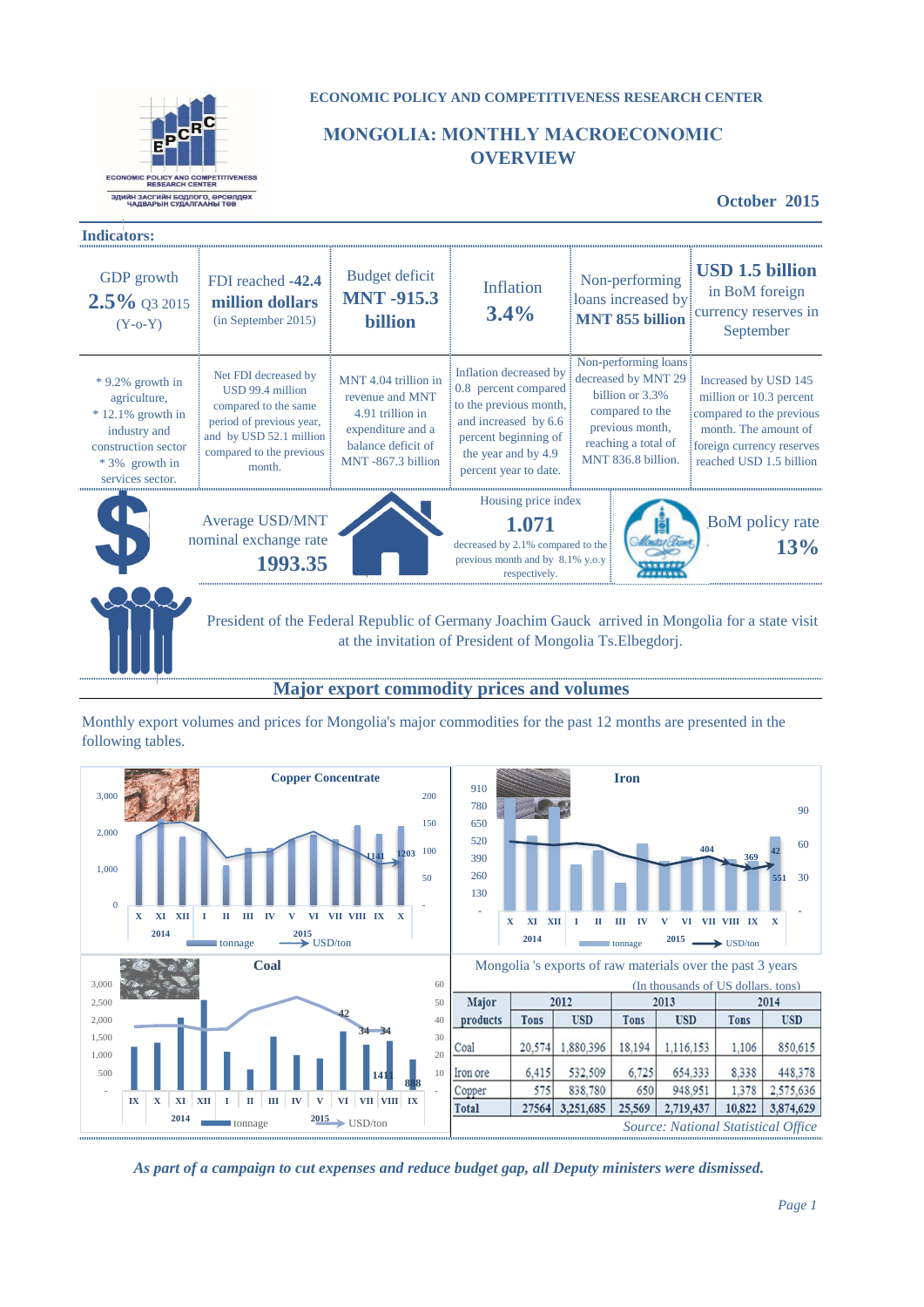# **МОNGOLIA: MONTHLY MACROECONOMIC OVERVIEW**

#### **Macroeconomic Indicators Constanting Services Constanting Services Constanting October 2015**



*<sup>\*</sup> Mongolia Stock Exchange*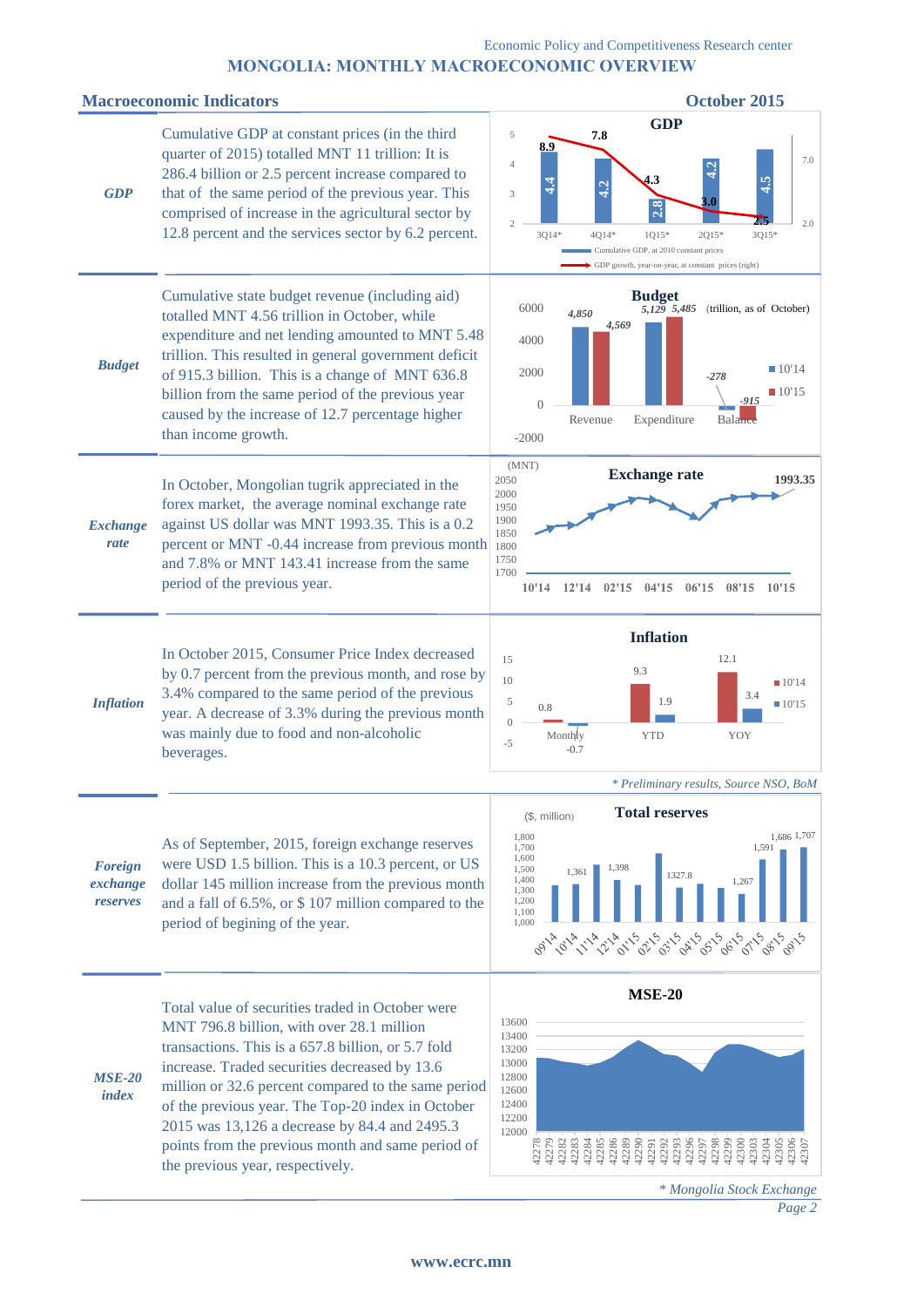# Economic Policy and Competitiveness Research center **МОNGOLIA: MONTHLY MACROECONOMIC OVERVIEW**

# **The financial sector October 2015**

| <b>Money</b>     | M2 Money supply at the end of October 2015<br>totalled MNT 9.9 trillion, a decrease of 34<br>billion or 0.3%, from the previous month and<br>a decreased by 72 billion or 0.7 percent from<br>the same period of the previous year. In<br>October, cash flows reached 739.7 billion. It<br>is a decrease by 28.1 billion or 3.8% over the<br>previous month and a decrease by 70 billion<br>or 8.6% from the same period previous year,<br>respectively.                                                                                                                                             | (trillion MNT)<br><b>Money supply</b><br>7.1%<br>10.5<br>$7.6\%$<br>$7.1\%$ $7.6\%$ $8.1\%$ $7.5\%$ $7.7\%$ $7.8\%$ $7.7\%$ $7.5\%$<br>10.3<br>10.1<br>9.9<br>$\frac{9.90}{2}$<br>9.7<br>9.5<br>3%<br>02'15<br>03'15<br>04'15<br>05'15<br>06'15<br>07'15<br>08'15<br>09'15<br>10'15<br>01'15<br>Share of Currency issued in circulation (right)<br>$M2$ (left)                                                                                                                              |
|------------------|------------------------------------------------------------------------------------------------------------------------------------------------------------------------------------------------------------------------------------------------------------------------------------------------------------------------------------------------------------------------------------------------------------------------------------------------------------------------------------------------------------------------------------------------------------------------------------------------------|---------------------------------------------------------------------------------------------------------------------------------------------------------------------------------------------------------------------------------------------------------------------------------------------------------------------------------------------------------------------------------------------------------------------------------------------------------------------------------------------|
| <b>Deposits</b>  | Total deposits were MNT 7.3 trillion in<br>October 2015, an increase of 1.52 billion or<br>0.8 percent from the previous month. This is<br>an increase of 253.3 billion or 4.4 percent<br>from the same period last year. Savings from<br>the previous month increased by MNT 108<br>billion or 2.1 percent in local currency<br>deposits while foreign currency deposits<br>decreased by 2.2 percent or 47.4 billion.                                                                                                                                                                               | (billion<br><b>Deposits</b><br>$(\% )$<br>MNT)<br>53.6<br>53.7<br>51.9 51.2 52.0<br>52.9<br>51.5 50.7 51.8 52.1<br>60.0<br>8.0<br>75<br>7.6<br>7.5<br>40.0<br>7.0<br>20.0<br>6.5<br>21.5 21.8<br>20.9<br>19.2<br>20.2<br>20.4<br>20.6<br>21.4<br>21.0<br>0.0<br>6.0<br>01'15 02'15 03'15 04'15 05'15 06'15 07'15 08'15 09'15<br>$\blacksquare$ MNT (Left) Foreign Currency (Left) $\longrightarrow$ Total (Right)                                                                           |
| Loans            | Total loans outstandings for businesses and<br>individuals were MNT 11.9 trillion as of<br>October 2015, which was a decrease of 25<br>billion or 0.2 percent from the previous<br>month and a decrease of 920 billion, or 7.2%<br>compared to the previous year. Non-<br>performing loans amounted to 855 billion. It<br>is a 2.2% (19 billion) increase from the<br>previous month and increased by 41.1% (249<br>billion) compared to the same period of the<br>last year. Share of non-performing loans has<br>made up 7.2% of the total loans.                                                  | <b>Total loan</b><br>(%)<br>(billion<br>7.3<br>7.2<br>12,400<br>7.50<br>MNT)<br>7.0<br>6.9<br>12,300<br>7.00<br>6.5<br>12,200<br>6.50<br>12,100<br>6.00<br>12,000<br>11,900<br>5.50<br>11,800<br>5.00<br>1,913<br>2,170<br><b>\$P6</b><br>992<br>938<br>1,841<br>2,177<br>11,700<br>4.50<br>11,600<br>11,500<br>4.00<br>1'15 02'15 03'15 04'15 05'15 06'15 07'15 08'15 09'15 10'15<br>Share of Non-performing loans (right)<br>Loans outstanding (left)                                     |
| <b>Mortgages</b> | As of October 2015, total value of<br>outstanding mortgage rose by 1.5 percent<br>(50.8 billion) from the previous month and<br>increased by 24.7 percent (666.7 billion) from<br>the same period of the previous year (MNT<br>3.3 trillion). In October, MNT 50.8 billion<br>mortgage loan was granted to 1029 applicants<br>and the total number of borrowers reached<br>75877. The ratio of mortgage loans between<br>MNT and foreign currency is presently<br>98.4/1.6% in favor of domestic currency, and<br>the total market share of non-performing<br>mortgage loans is reached 0.7 percent. | <b>Total mortgage</b><br>(Borrowers)<br>(Billion MNT)<br>78<br>3.60<br>3.37<br>3.32<br>76<br>$3.19$ $3.23$ $3.27$<br>3.40<br>$2.95 \quad 3.02 \quad 3.08 \quad 3.13$<br>74<br>3.20<br>67.23368.126 69.269 70.498 71.355 72.412 73.208 73.949 74.848<br>72<br>3.00<br>70<br>2.80<br>68<br>2.60<br>66<br>2.40<br>64<br>2.20<br>62<br>60<br>2.00<br>01'15 02'15 03'15 04'15 05'15 06'15 07'15 08'15 09'15 10'15<br>Total mortgage loan<br>$\rightarrow$ Borrowers<br>* Source Bank of Mongolia |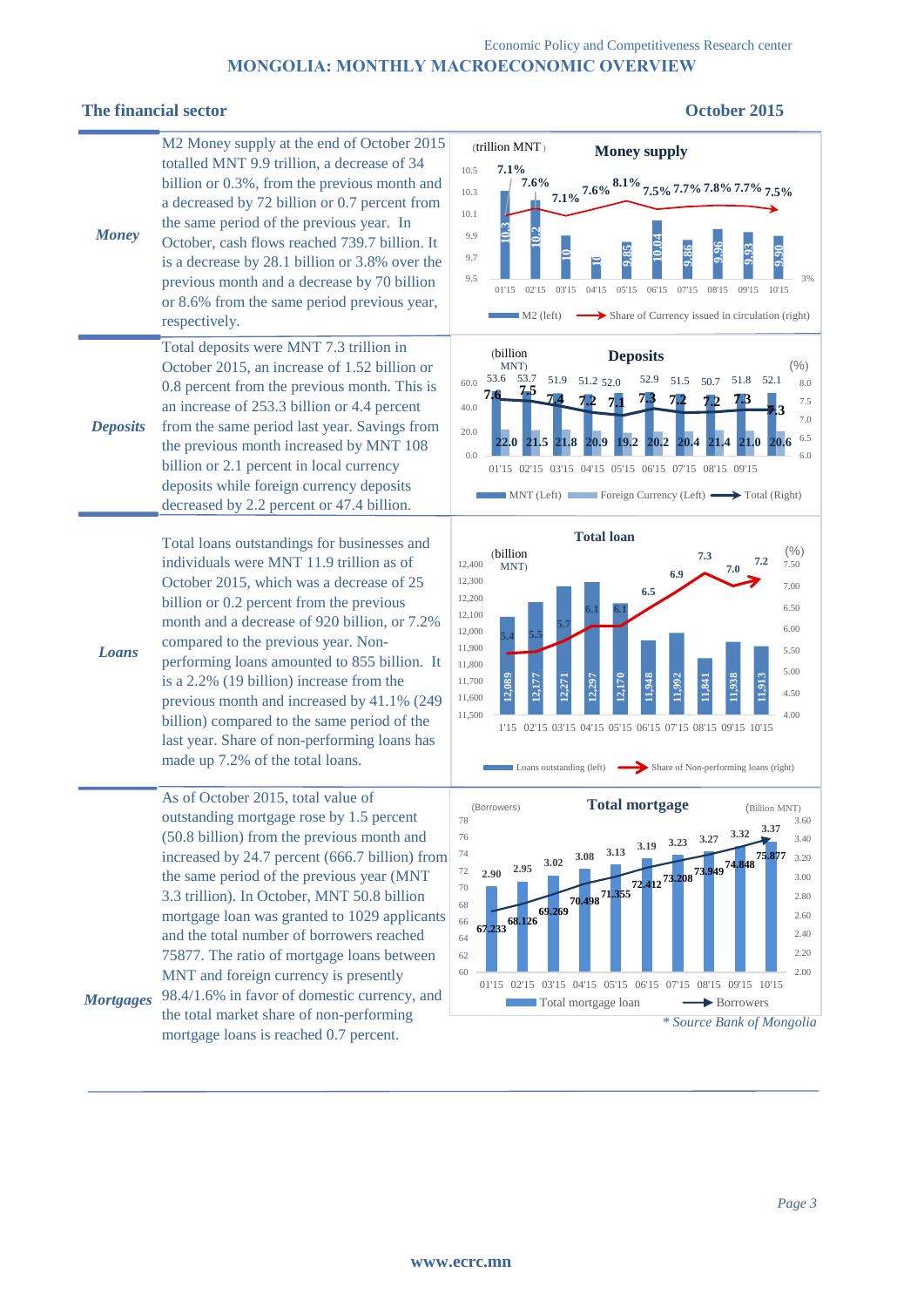#### Economic Policy and Competitiveness Research center **МОNGOLIA: MONTHLY MACROECONOMIC OVERVIEW**

# **Foreign Trade**

*Foreign Trade*

*Foreign direct investment*

# **September 2015**

In October 2015, total trade turnover reached USD 7 billion, of which exports totalled USD 3926.4 million  $\left| \right._{\right.5,000.0}$ and imports amounted USD 3163.3 million resulting in foreign trade surplus of 763.4 million. Compared to the previous year, total turnover decreased by USD 1990 or 21.9 percent, imports and exports decreased by US \$ 679 million or 14.7 % and USD 1311 million or 29.3 percent, respectively. The decrease in export was attributable to mineral products exports and nonwoven product. The decrease in imports was mainly due to import of mineral products and auto, air, water transport, electrical appliances and spare parts.

Net Foreign Direct Investment inflows in September amounted to USD -42.4 million. This is a decrease by USD 89.7 million





#### **Mongolia's foreign debts**

Mongolia's total public foreign debt is equalled USD 3.5 billion (In the third quarter of 2015). Mongolia's total external debt outstanding is USD 20.9 billion. Of the total debt, 16 percent is to the Government, 10 percent to the Central Bank, 9 percent to depository institutions, 16 percent to other sectors, and 49 per cent to inter-company loans. 97% of the total debt from the Central Bank is short-term, while long-term liabilities account for 3 per cent of total.

**3,596.2 3,609.6 3,555.7 3,741.5 3,541.5 20,950.5 20,942.3 20,895.0 21,672.5 21,482.6** -  $5,000$  3,596.2 10,000 15,000 20,000 25,000 2014.Q3 2014.Q4 2015.Q1 2015.Q2 2015.Q3 **Mongolia's total external debt**  $\Box$  Government debt  $\Box$  Total external debt (USD, Million)

**Government debt 16% Central bank 10% Depository institutions (the central bank)… Other sectors 16% Direct investment: intercompany loans 49% MONGOLIA'S TOTAL DEBT STRUCTURE**

*\*Source Bank of Mongolia*



*External* 

*debt*